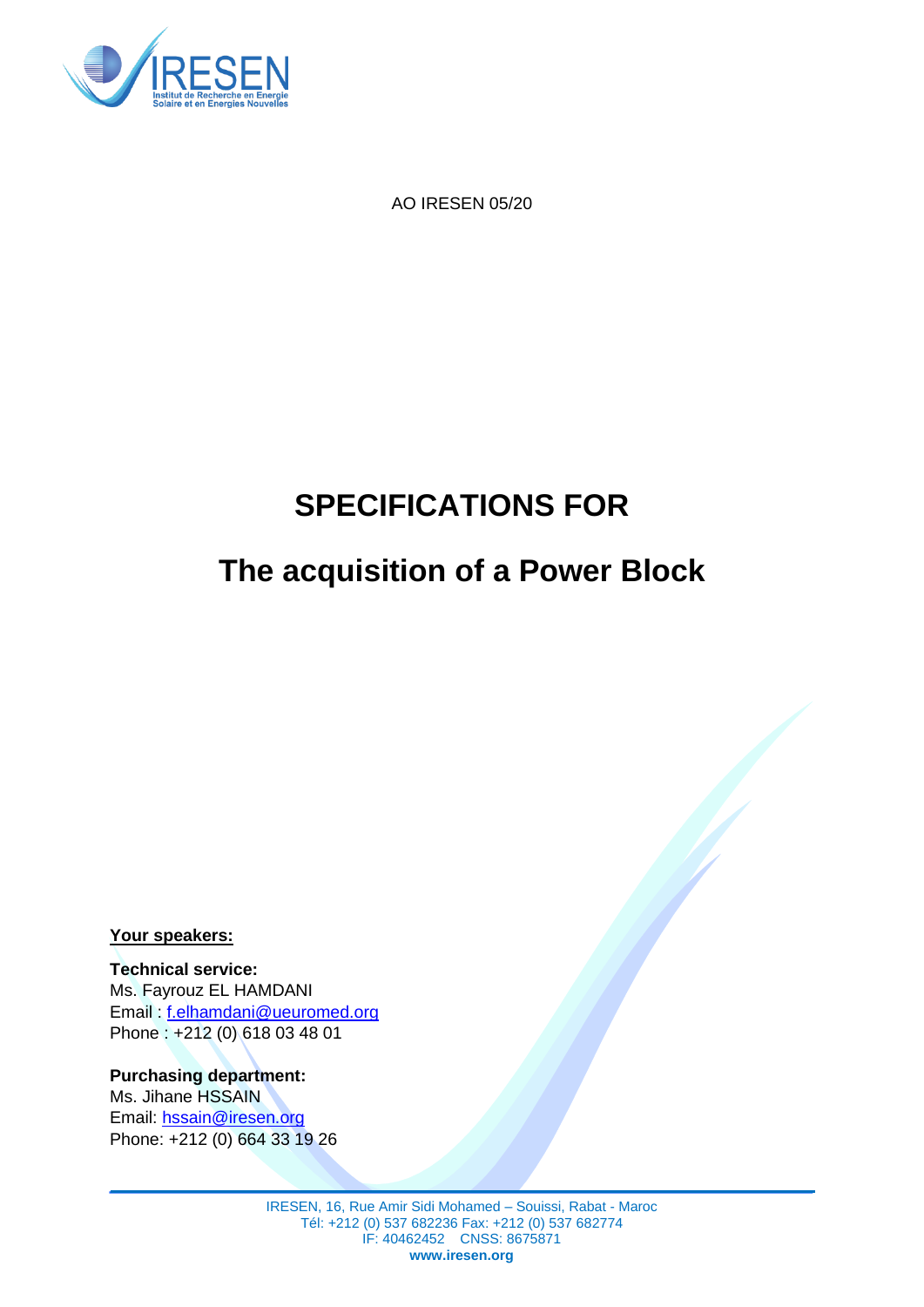

### **CHAPTER I: CONDITIONS**

## **ARTICLE 1: OBJECT**

The purpose of this consultation is the acquisition of a power block with a capacity of 5kWe to be able to convert the thermal energy provided by a concentrated solar field system into electrical energy. This unit will be coupled to a desalination process (Forward Osmosis) by cogeneration and will be installed in the Euromed University of Fez. The pilot unit is part of a research project and will subsequently be used to analyze the performance and profitability of the project.

### **ARTICLE 2: REFERENCE DOCUMENTS**

#### **2.1 Law**

The contract resulting from this tender will be subject to Moroccan law.

Any disagreement between IRESEN and the Provider shall be settled amicably by cooperation between the two parties; otherwise, litigation will be submitted to the competent court in Rabat unless specific clauses figure in the selling engagement of the supplier, in which case they shall prevail.

#### **2.2 Contractual Documents**

The obligation of the supplier for the performance of works that are the subject of this Tender will result in the whole constituent pieces of the engagement designated as bellow:

\*The contract concluded with its annexes and amendments

- \*This Document
- \*The orders
- \*The submission and, where necessary annexes

After its notification, the engagement will be able to be modified only by amendments or letter exchanges accepted by both contracting sides.

## **ARTICLE 3: DEADLINE AND PLACE OF SUBMISSION OF TENDER**

Tenders must be submitted according to conditions and delays planned by these specifications to the purchasing department by December 2<sup>nd</sup>, 2021 before 12 PM GMT.

**Foreign suppliers must establish a price quotation according to the Incoterm DAP University Euro-Méditeranéenne in Fès, disaggregating the cost of transporting the equipment.**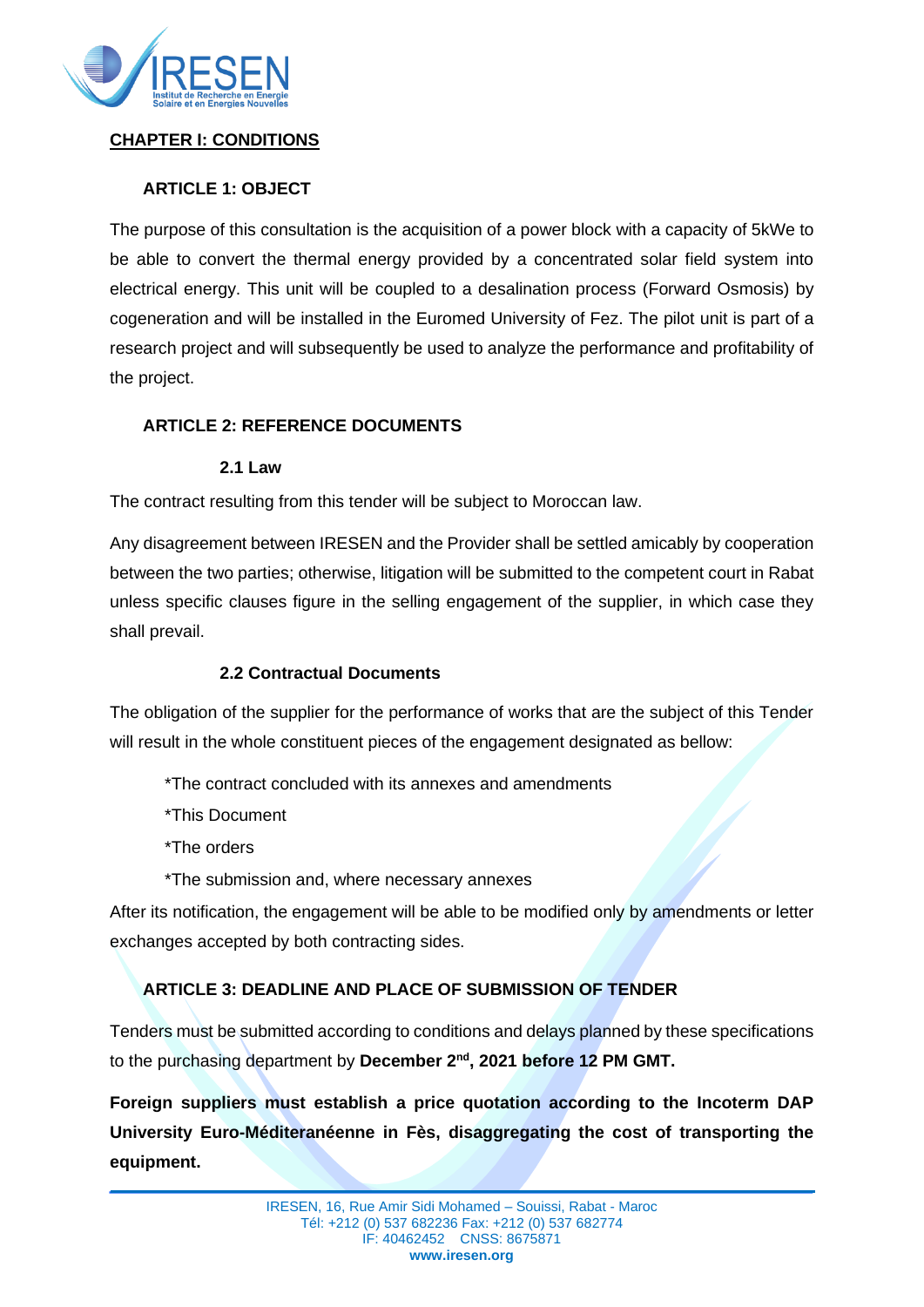

**Local suppliers must be able to submit a proposal including the shipping. This latter is their responsibility to the delivery place: University Euro-Méditeranéenne in Fès.**

**As an institute, IRESEN benefits from the UNESCO exemption of customs duties. So, Moroccan companies can submit a proposal without customs duties.**

### **ARTICLE 4: SUBMISSION FOLDER**

Any tenderer is required to present a folder of submission containing:

## 4.1. ADMINISTRATIVE FILE:

This folder must contain:

- A declaration on honor
- Excerpt of K-BIS or the certificate of registration in the commercial register for persons subject to the obligation to register in accordance with the legislation in force
- A certificate or its certified copy of the original issued less than a year ago by the competent administration of the place of taxation certifying that the competitor is in a regular tax situation. This certificate must mention the activity under which the competitor is taxed;
- Company presentation
- The document or documents justifying the powers conferred on the person acting on behalf of the tenderer
- These specifications initialed, signed and sealed

## 4.2. TECHNICAL OFFER

The supplier's technical offer must comply with, or exceed, the specifications described in article 6 "Tasks and deliverables".

The technical offer must also include the references of the tenderer.

## 4.3. FINANCIAL OFFER

The detailed price schedule must be clearly specified.

The offer presented by each tenderer is put in a signed and sealed envelope. This folder contains three (03) envelopes:

- The first envelope: the administrative file. This envelope must be sealed and show, in addition to the information on the envelope, the mention "Administrative file".

- The second envelope: contains the technical offer. This envelope must be sealed and bear, in addition to the indications on the envelope, the words "Technical Offer".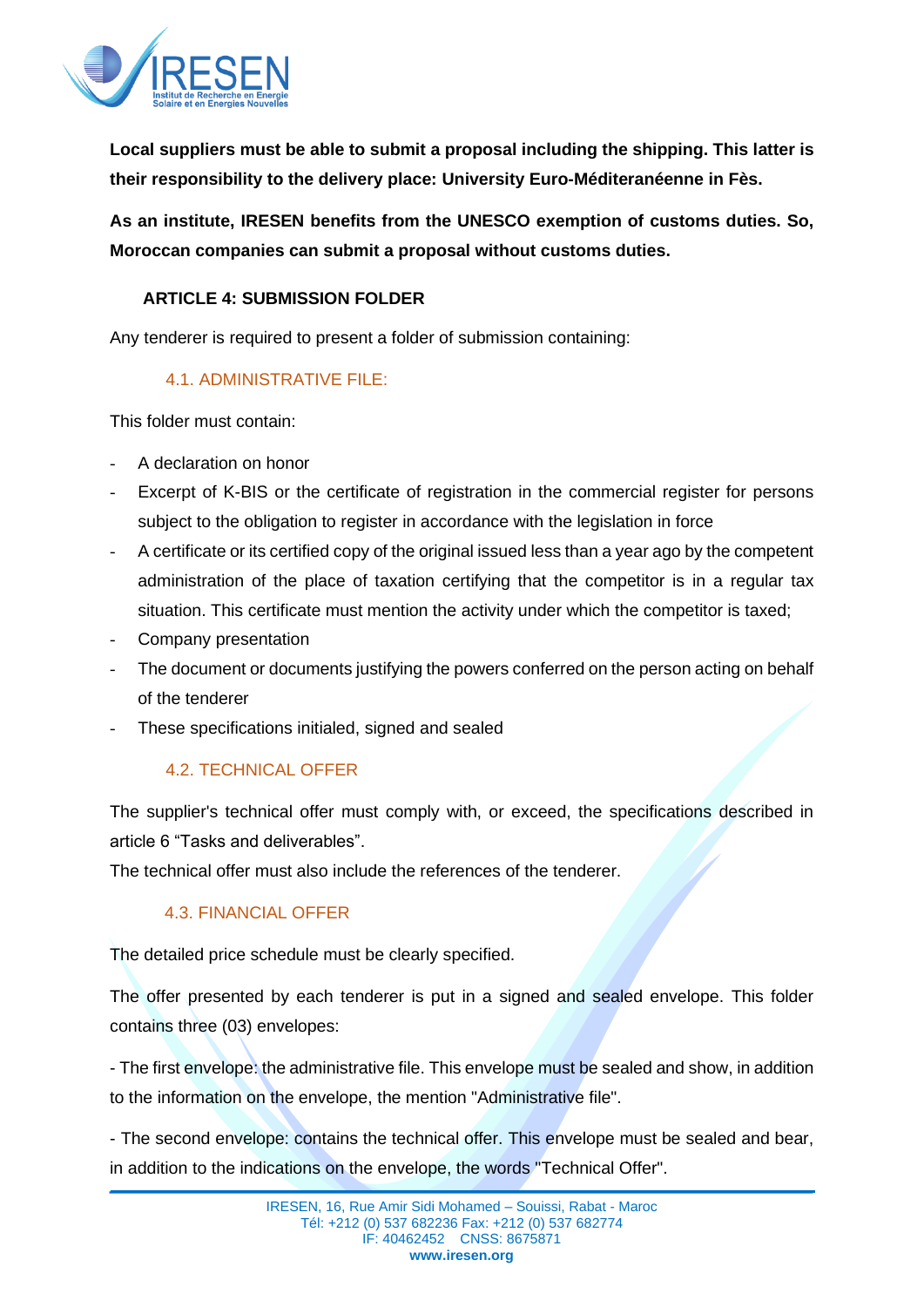

- The third envelope: contains the tenderer's financial offer. This envelope must be sealed and bear, in addition to the information on the envelope, the words "Financial Offer".

## **ARTICLE 5: PROCEDURE FOR AWARDING**

This consultation will be sold following the needs of IRESEN. The supplier will be chosen based on the equipment's quality, the respect of the formulated needs in article 6 and the financial offer;

## **CHAPITRE II: SCOPE OF DELIVERY**

## **ARTICLE 6: CHARACTERISTICS AND TECHNICAL SPECIFICATIONS**

The power block under consideration consists of an ORC turbine, a recirculation pump and a regenerator. The technical specifications of the overall power bloc are mentioned in table 1.

| Vapor pressure                      | 30bar               |
|-------------------------------------|---------------------|
|                                     |                     |
| Condensation pressure               | 2.89 <sub>bar</sub> |
| Turbine inlet temperature           | $250^{\circ}$ C     |
| Turbine outlet temperature          | $178.16^{\circ}$ C  |
| Condensation temperature            | $85^{\circ}$ C      |
| Mass flow rate of the working fluid | $0.051$ kg/s        |
| Thermal power at the condenser      | 18.38kWth           |
| Electrical power at the pump        | $0.30$ kWe          |
| Solar field inlet temperature       | $156.55$ °C         |
| Solar field thermal power           | 24.63kWth           |
| Cycle efficiency                    | 20.3%               |
| Working fluid                       | Cyclopentane        |
| Electrical power                    | 5kWe                |

*Table 1: Technical specifications of the power bloc*

#### **ARTICLE 7: WARRANTY PERIOD**

The equipment and all accessories are warranted on the university facilities in Fès for **two years** starting from the end of installation, including spare parts and labor;

Spare parts:

The system should be delivered with spare parts deemed necessary for use of at least 1 year.

## **ARTICLE 8: MAINTENANCE**

The offer must contain 3 years maintenance contract after the warranty period, containing:

- Annual Preventive Maintenance Visit
- Spare parts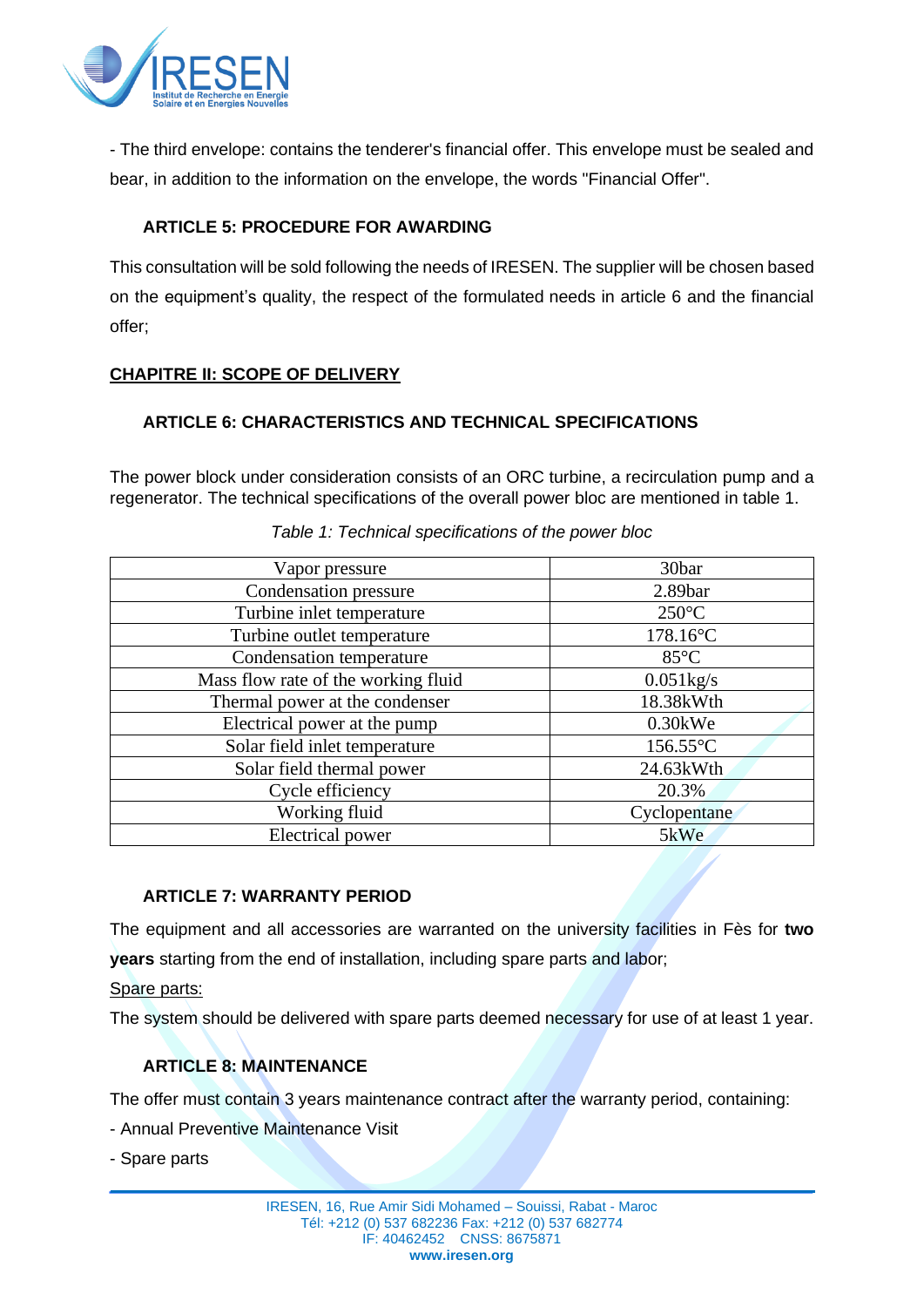

- Telephonic support and advice
- Annual software update
- Travel

All services and parts mentioned above will have to be delivered in the university facilities in Fès (transport and accommodation costs on the supplier's charges).

During the warranty period and maintenance engagement, the whole fees will be charged on the supplier or its representative and include supply of spare parts, labor and transportation fees, accommodation and living expenses.

## **ARTICLE 9: INSTALLATION AND COMMISSIONING**

All the elements required for the installation of the equipment and for its commissioning must be provided by the supplier. Installation, commissioning, good performance and training must be carried out within the deadlines mentioned in Article 12 of these specifications, with the consequences mentioned in case of non-respect of deadlines.

### **ARTICLE 10: TRAINING**

The training must be provided by the installation engineer in the University Euro-Méditerranéenne in Fès on the supplier's charges.

## **ARTICLE 11: TECHNICAL DOCUMENTATION**

The supplier commits to provide, upon delivery, all the necessary documentation for the use, repair and all the technical documentation of the system including the usage software in English, and if available, in French as well as all calibration certificates for all the components of the apparatus.

## **ARTICLE 12: TERMS AND EXECUTION CONDITIONS**

The equipment must be delivered within a maximum period of 3 months from receipt of the purchase order.

If the delivery delay is other than 3 months, it must be specified on the offer.

## **ARTICLE 13: LATE PENALITIES**

In case of exceeding the execution time specified in article 12, the supplier is liable to a penalty of 1‰ of the contract amount per day of late, with a maximum cumulative flat rate of 10% of the engagement amount, beyond which are applied dispositions of article 17.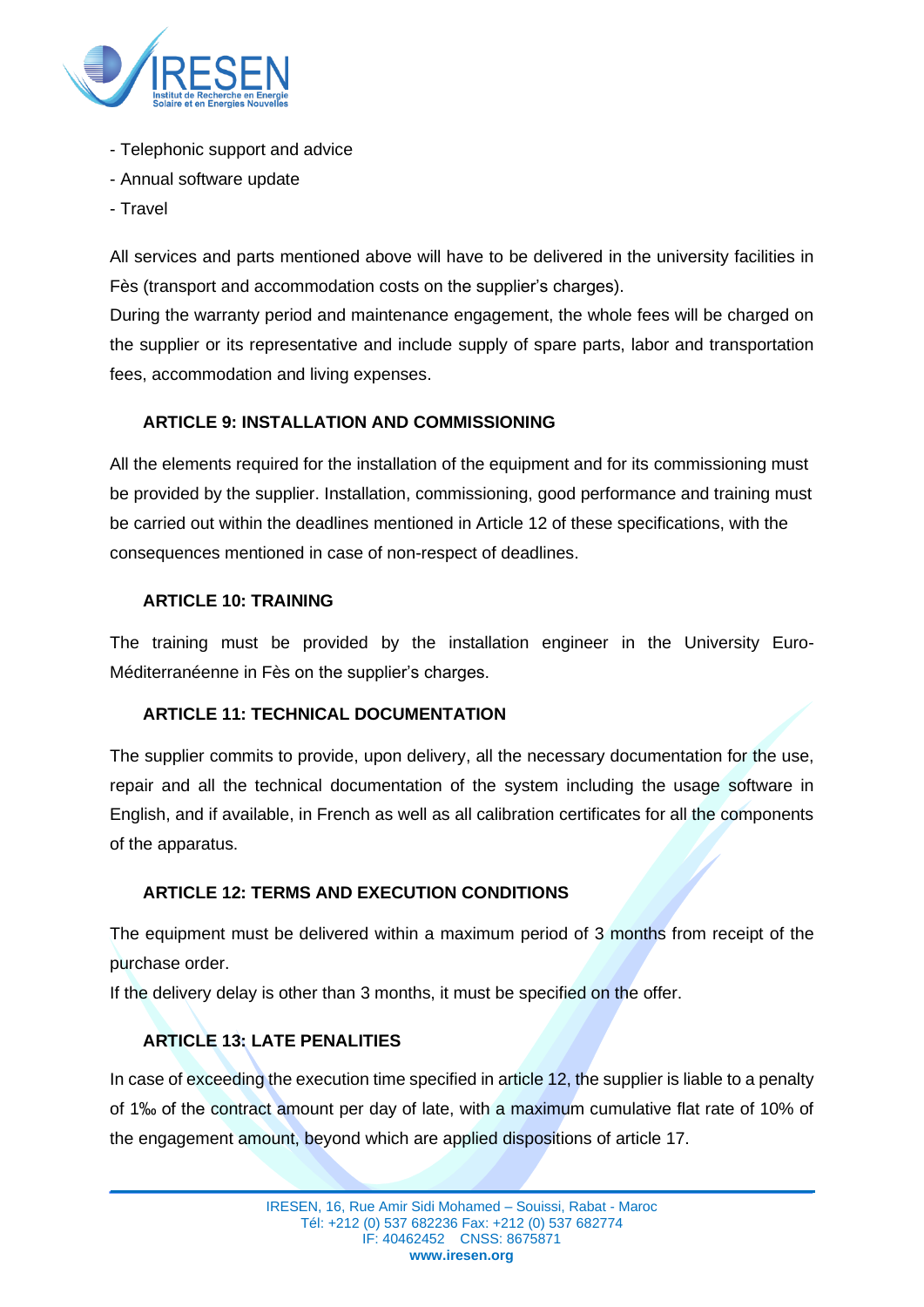

## **ARTICLE 14: RECEPTION – VERIFICATION**

## **a) Verification**

The verification of the equipment subject of this order will take place in the university; they will be performed under the supervision of the project leader.

No delivery even if partial is accepted if the whole equipment does not respect the order form.

## **b) Reception**

The reception and installation of the device with all its components must be done within a period not exceeding one month (30 days).

The final acceptance will be pronounced with the university satisfaction according to the following points:

- Installation of the main equipment and its accessories
- Verification of the conformity of the whole equipment with the purchase order
- Training of the team staff

## **ARTICLE 15: PAYMENT CONDITIONS**

The payment will be made on 30 days end of month after receiving the invoice and the final acceptance receipt.

The Supplier must produce a commercial numbered invoice established in 03 copies signed, dated on letters written. It must indicate the references of the contract of the related order. These invoices must be addressed to IRESEN's Accounting department, located at 16, Rue Amir Sidi Mohamed Souissi, Rabat-Morocco.

## **ARTICLE 16: HOLDBACK**

A 10% holdback is provided upon the purchase of equipment that will be released after the warranty period

## **ARTICLE 17: CONTRACT CANCELATION**

Regardless of expected cases of common Law, the Contract resulting from these specifications may be terminated with plain rights by IRESEN, with Recipient faults, and after formal notice by registered letter within a period of 20 days in the following cases:

**Figure 1** Fraudulent acts relating to the nature, the quality and reliability of the equipment and services covered by these specifications